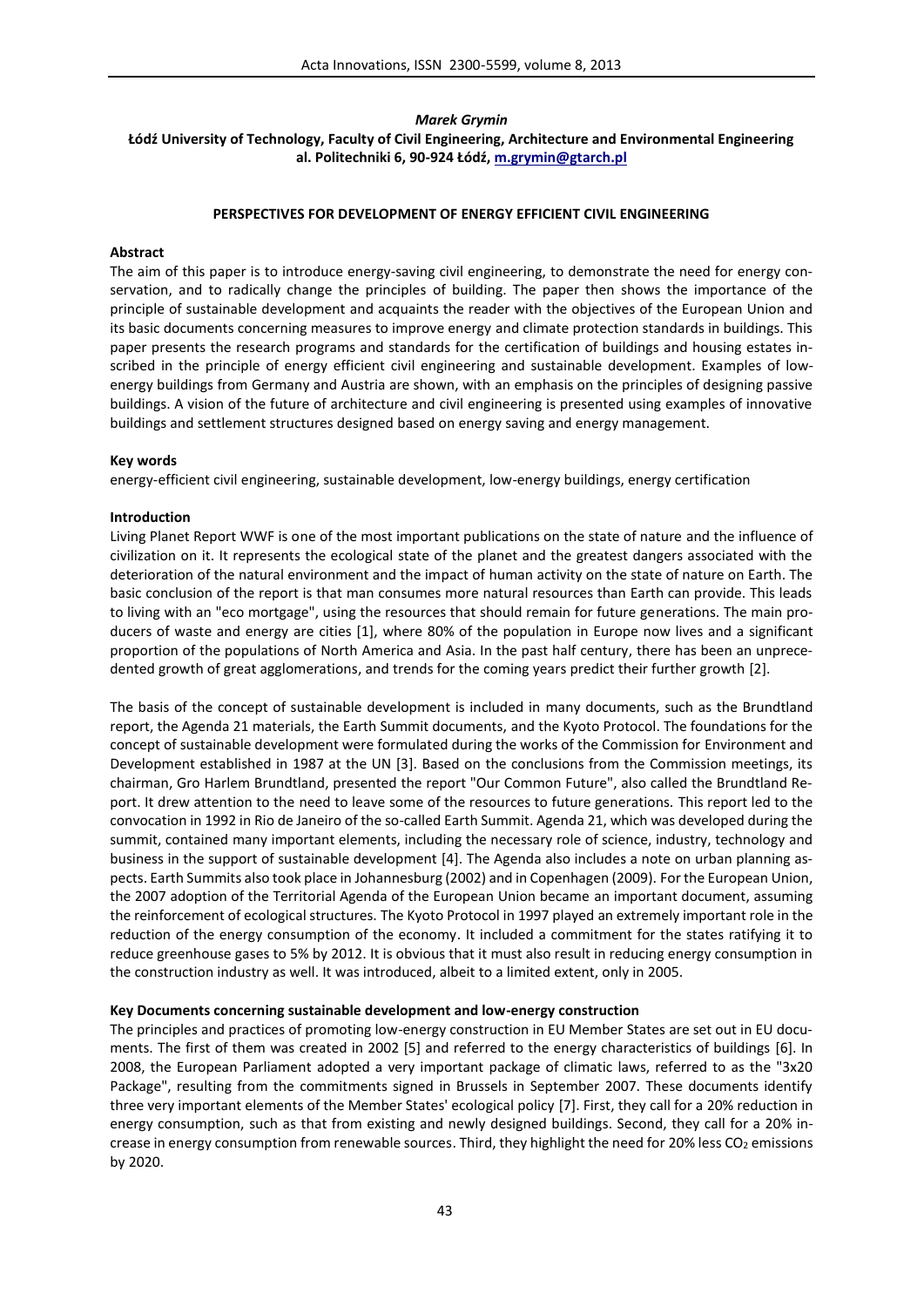This has led to the introduction of new legislation that tightens the policy on energy efficiency in buildings. In May 2010, the European Union Parliament and the Council adopted the amended Directive "Energy Performance of Buildings" [8]. In addition to other changes, it introduced the notion of a building with almost zero energy consumption. This standard should be disseminated until 2020 [9].

# **Sustainable development in the provisions of the Constitution of the Republic of Poland and its acts**

The principle of sustainable development has a constitutional record in Poland: "The Republic of Poland protects the independence and inviolability of its territory… it preserves the national heritage and ensures environmental protection, guided by the principle of sustainable development".

This principle has also been recorded in other documents such as the the Spatial Planning Act [10], in which "Art. 1. 1. The Act specifies the principles of spatial planning policy shaping by territorial self-government units and government administration bodies, and the scope and manner of dealing with land use issues for specific purposes and establishing the principles of their arrangement and development, assuming spatial order and sustainable development as the basis of these activities. "

The Environmental Law Act [11] states in "Art.1.2. In planning and spatial planning, particular consideration is given to:

1) requirements for spatial order, including urban planning and architecture;

2) architectural and landscape values;

3) environmental protection requirements, including water management and protection of agricultural and forest lands. "

# **Tradition/history based on the example of the Lemko homestead**

Many of the solutions used in today's low-energy construction have their roots in history. An example of a rational building project that attempts to minimize energy losses and maximize solar energy gains is the Lemko homestead (grażda). The living area is surrounded from the east, west and north through by utility rooms, all windows face the south, and the far-reaching ventilation hood limits the overheating of the interior of the chambers during the summer [12].

Norma – The norm; Max wartość współczynnika przenikania ciepła – Max. Value of the heat penetration coefficient; Dla ścian zewnętrznych – For external walls; Dla stropodachu – For the flat roof; Dla poddasza – For the attic; Dla okien – for the windows; Obecnie – At present; Dla różnych stref klimatycznych – For different climate zones

### **Overview of the energy standards in force in the second half of the 20th century**

Over the past half a century, the value of the permissible U factor has been changed several times. The data is presented in the table below.

| Table 1. Value of the permissible U factor |                                                                        |            |            |            |  |
|--------------------------------------------|------------------------------------------------------------------------|------------|------------|------------|--|
| <b>NORMA</b>                               | MAX WARTOŚĆ WSPÓŁCZYNNIKA PRZENIKANIA<br>CIEPŁA U [W/m <sup>2</sup> K] |            |            |            |  |
|                                            | <b>DLA ŚCIAN</b><br><b>ZEWNETRZNYCH STROPODACHU PODDASZA OKIEN*</b>    | <b>DLA</b> | <b>DLA</b> | <b>DLA</b> |  |
| <b>PN-57</b>                               | 1,16                                                                   | 0,87       | 1,16       |            |  |
| <b>PN-64</b>                               | 1,16                                                                   | 0,87       | 1,05       |            |  |
| <b>PN-74</b>                               | 1,16                                                                   | 0,70       | 0,94       |            |  |
| <b>PN-82</b>                               | 0,75                                                                   | 0,45       | 0,40       | $2,0-2,6$  |  |
| <b>PN-91</b>                               | $0,55 - 0,70$                                                          | 0,30       | 0,30       | $2,0-2,6$  |  |
| Obecnie                                    | $0,30-0,50$                                                            | 0,30       | 0, 30      | $2,0-2,6$  |  |
| *dla różnych stref klimatycznych           |                                                                        |            |            |            |  |

*Source: taken from:* [13]

In a noticeable way, it affected the energy consumption indicators.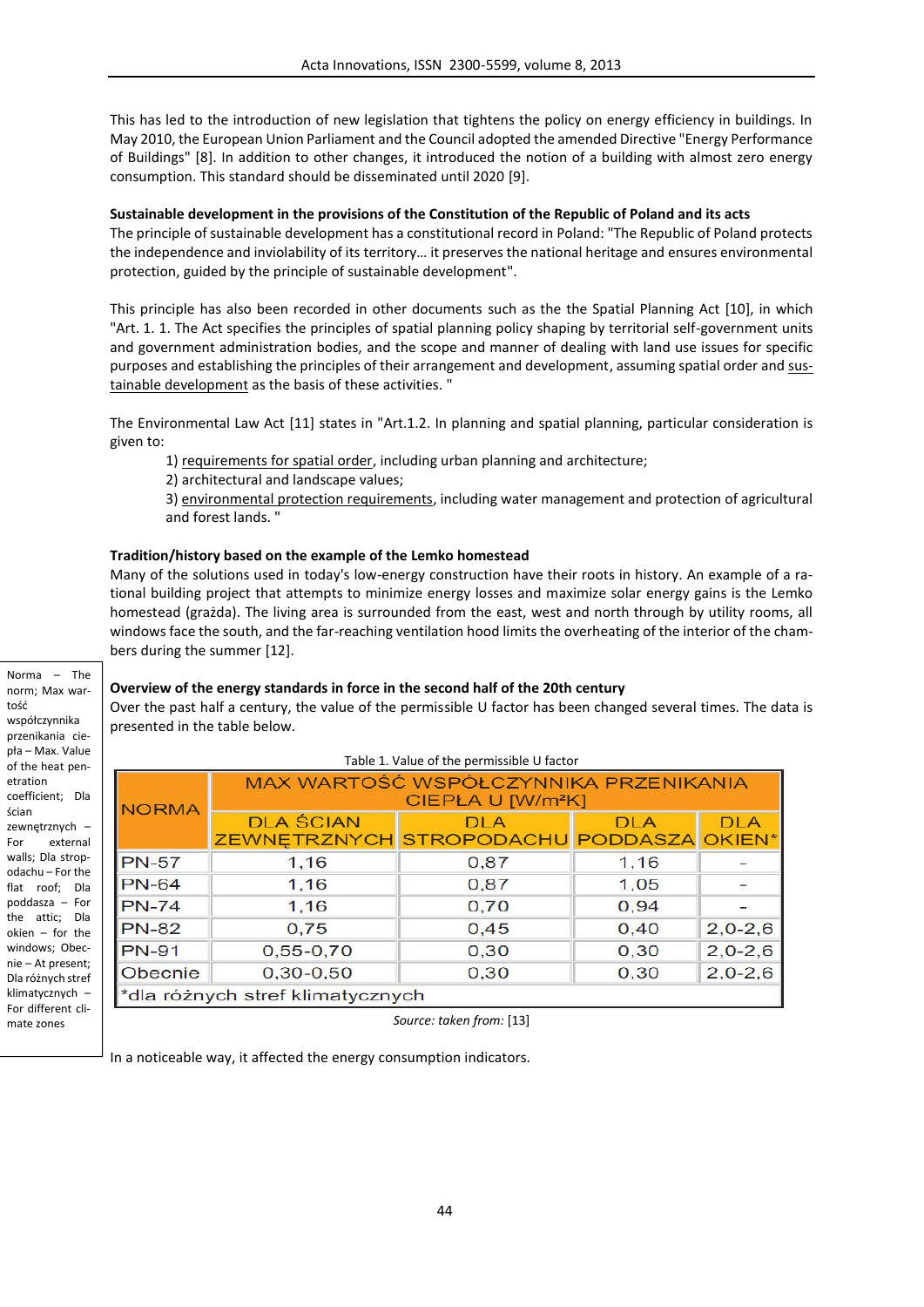| Table 2. Indicative annual energy consumption indicator |  |
|---------------------------------------------------------|--|
|---------------------------------------------------------|--|

| Budynki budowane<br>w latach $-$ Buildings<br>built in the years;<br>do $1967 - up$ to<br>1967; po $2009 - af-$<br>2009:<br>ter<br>Orientacyjny<br>wskaźnik<br>zużycia<br>energii cieplnej -<br>Orientational indi-<br>cator of heat energy<br>consumption; Bez<br>$z$ mian – No change | Budynki budowane w latach                     | Orientacyjny wskaźnik zużycia<br>energii cieplnej (kWh/m <sup>2</sup> · rok) |
|-----------------------------------------------------------------------------------------------------------------------------------------------------------------------------------------------------------------------------------------------------------------------------------------|-----------------------------------------------|------------------------------------------------------------------------------|
|                                                                                                                                                                                                                                                                                         | do 1967                                       | 240-350                                                                      |
|                                                                                                                                                                                                                                                                                         | 1967-1985                                     | 240-280                                                                      |
|                                                                                                                                                                                                                                                                                         | 1986-1992                                     | 160-200                                                                      |
|                                                                                                                                                                                                                                                                                         | 1993-1997                                     | 120-160                                                                      |
|                                                                                                                                                                                                                                                                                         | 1998-2008                                     | $90 - 120$                                                                   |
|                                                                                                                                                                                                                                                                                         | po 2009<br>$C_{\text{OUTCO}}$ taken from [14] | <b>Bez zmian</b>                                                             |

*Source: taken from:* [14]

# **The beginnings of energy efficient construction**

The term of energy-efficient or low-energy home started to appear in the 1970s during the first oil crises. At that time, the search for alternative sources of energy began. Special attention was paid to the possibility of using solar energy in civil engineering. The first passive house, created based on this revised approach to energy consumption, was built in 1990 in Darmstadt, Germany [15].

## **The issue of buildings'** *Life Cycle* **(LCA)**

By analyzing the issues of low-energy construction in the context of the principle of sustainable development, one cannot overlook the issues of the full life cycle of a building. It starts at the design stage and goes on in the initial stages of construction, when the materials necessary for its realization are obtained, through the construction process itself, and the subsequent operation of the building, and the demolition and recycling of the remaining construction waste [16].

### **Green construction**

In the context of the sustainable development principle and life cycle of the building, it is worthwhile to get acquainted with other programs and certifications included in the sustainable development program. A whole range of research programs were launched in the 1990s [17]. Apart from the problems of energy efficiency, sustainable development issues were of great importance [18].

### **Certification of buildings included in the principles of sustainable development (i.a. LEED, BREAM, DGNB)**

LEED is the world's most widely recognized certification system. In the certification processes, the most important parameters for sustainability examined are energy savings, rational water consumption, CO2 emissions, improvements to the indoor environment, and subsequent management of resources. The full life cycle of the building is also taken into consideration. This standard was developed by the US Green Building Council. LEED is a universal certification system that is applicable to almost all types of buildings [19].

BREEAM is a building quality assessment system developed in the UK based on a wide range of different criteria. It considers many features of the building, including the quality of the internal environment, energy efficiency, transport accessibility, the materials used and the construction method used, the course of the construction, operation of the building, water management and waste management. The BREEAM certificate is awarded by BRE (Building Research Establishment Global). To achieve a high level of certification, it is desirable for the project team to collaborate with the BREEAM certification team as early as the building concept stage.

DGNB, or Deutsches Gutesiegel Nachhaltiges Beuen, has been under development since 2008 by the German Association for Sustainable Development and the Federal Ministry of Transport. This certification system also includes all relevant elements that address the issues of sustainable development and energy efficiency in civil engineering. The final result of certification is influenced by six criteria: ecology, economics, socio-cultural aspects, function, applied technical and technological solutions, localization factors.

# **The typology and definitions of energy saving buildings** [20] **Energy-efficient building**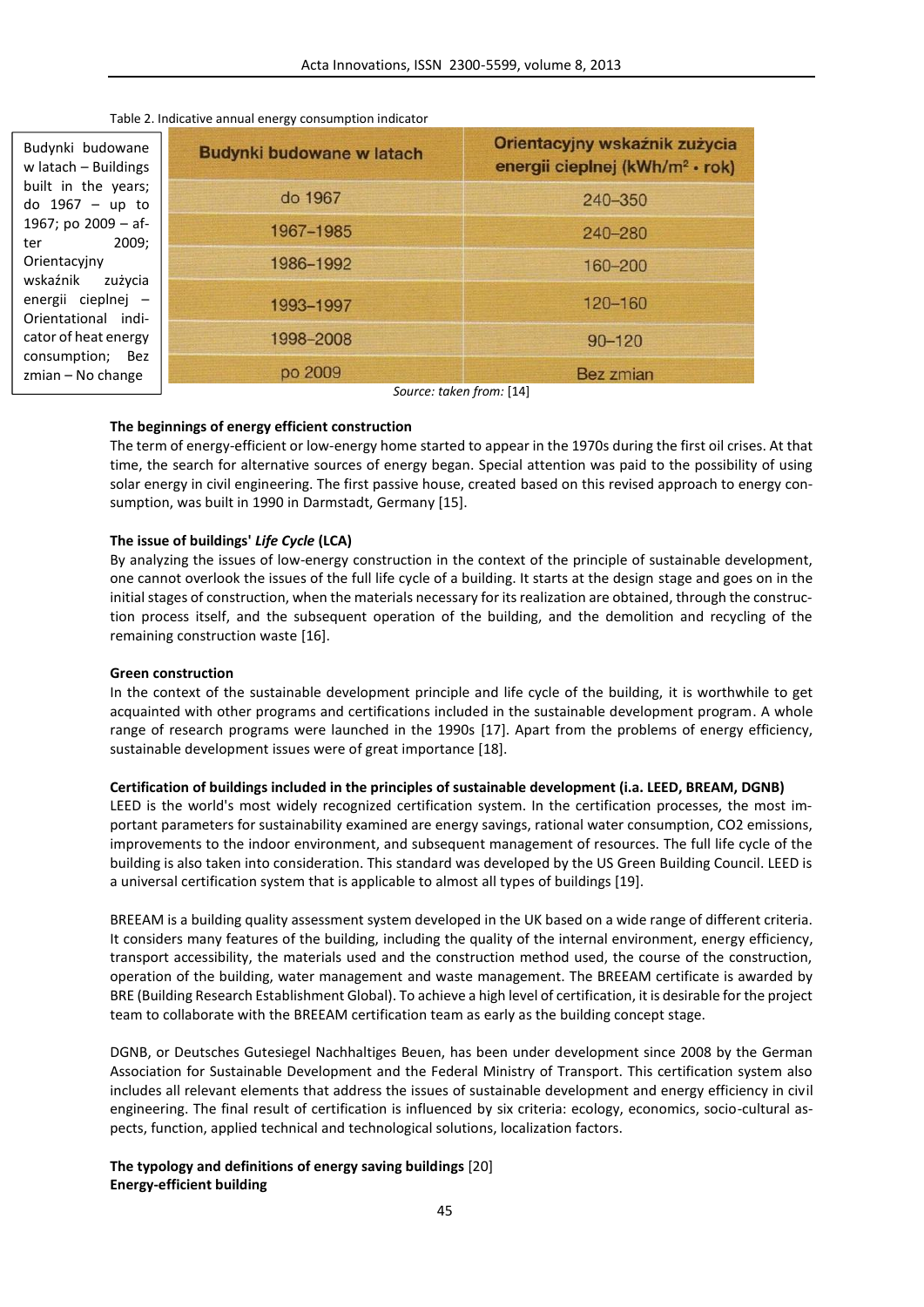In Poland, an energy-efficient building is assumed to have a seasonal demand for energy for heating and ventilation purposes that does not exceed kWh/m<sup>2</sup> per year. This is the so-called 7-liter building (7l heating oil/m<sup>2</sup> of heated space per year). A low energy building has a seasonal demand for energy for heating and ventilation purposes that does not exceed 30 kWh/m<sup>2</sup> per year. This corresponds to the so-called 3-liter building (3l heating  $oil/m<sup>2</sup>$  of heated space per year).

### **Near zero energy building (nZEB)**

"Nearly zero energy building" means a building with a very high energy performance, specified in accordance with Annex 1 to the Directive. Nearly zero or very low energy requirements should mainly come from renewable energy sources, including renewable energy produced locally or in close vicinity *Article 2, item 2 of Directive 2010/31/EU*. It is assumed that it is a building in which the demand for primary energy is Ep = 0 kWh/m<sup>2</sup> per year [21].

## **Zero energy building**

This building is considered to be self-sufficient in terms of energy [22].

#### **Passive building**

Aaccording to W. Feist's definition from 1988, a passive building has extremely low interior heating energy demand (15kWh/m2/year), where thermal comfort is ensured by a passive heat source and heating of the air ventilating the building [23].

According to the Passivhaus Institut Darmstadt [24], the five main principles for passive housing are very good heat insulation, windows that let more energy in rather than out of the interior, a structure without cold bridges, tight coating of the building, and daily ventilation with effective heat recovery.

### **Certification programs for housing complexes and cities**

As is the case for individual buildings, since 2009, housing complex groups can also be certified. The certificate awarded in such a multi-criterion evaluation process is a sign of quality and usually has a significant impact on the positive image of the housing complex. The most commonly used housing complex certification systems are LEED for Neighborhood Development Rating System and BREEAM COMMUNITIES.

### **Passive construction - the standards and history in selected countries (Germany, Austria)**

The first pioneering passive house construction took place in Germany. The first four-room passive building was erected in 1991 in Darmstadt, in the district of Kranichstein, according to the architectural concept, which was authored by three architects: prof. H. Bott, K. Rider, H. Westermeyer. This project was created under the supervision of Dr. W. Feist. That moment marked a change in the approach to the energy efficiency of buildings. Initially it covered the designs of simple single-family houses, with more and more individualized architectural forms over time (e.g. the wooden rowhouse in Darmstadt, built in 2003 by G. Zielke). Gradually, other types of buildings were included, such as the schoolhouse in Frankturt, Architekten 4a, 2004 and multi-family buildings (e.g. the passivization of the block in Freiburg, 2009). Passive construction developed especially dynamically in Austria. The first building was erected in Vorarlberg in 1996. In 2002, there were already over 100 passive houses, in 2007 over 1000, and in 2011 over 10,000. At the same time, multi-family housing was developing. By 2011, more than 21,000 flats conforming to passive house standards were built in the country. In 2011, the construction of the passive Eurogate housing estate in Vienna also started. Apart from residential buildings, many schools, kindergartens, office buildings and cultural centers are being built there in this standard. This standard predominates in public construction.

The correctness of passive house designs is ensured by the methodology developed by the Passive Building Institute in Darmstadt and assumes design data is related to energy efficiency, obtaining energy and energy requirements, and their verification. This package also allows for energy assessment and certification of buildings.

#### **"The Passive-On Project for selected European countries"**

The program was aimed at promoting passive houses in selected European countries, especially in temperate and warm climate countries. It allowed to formulate design guidelines for the design of passive objects. A demonstrative version of the house design package is included in the program's web site. It allows for tracing the factors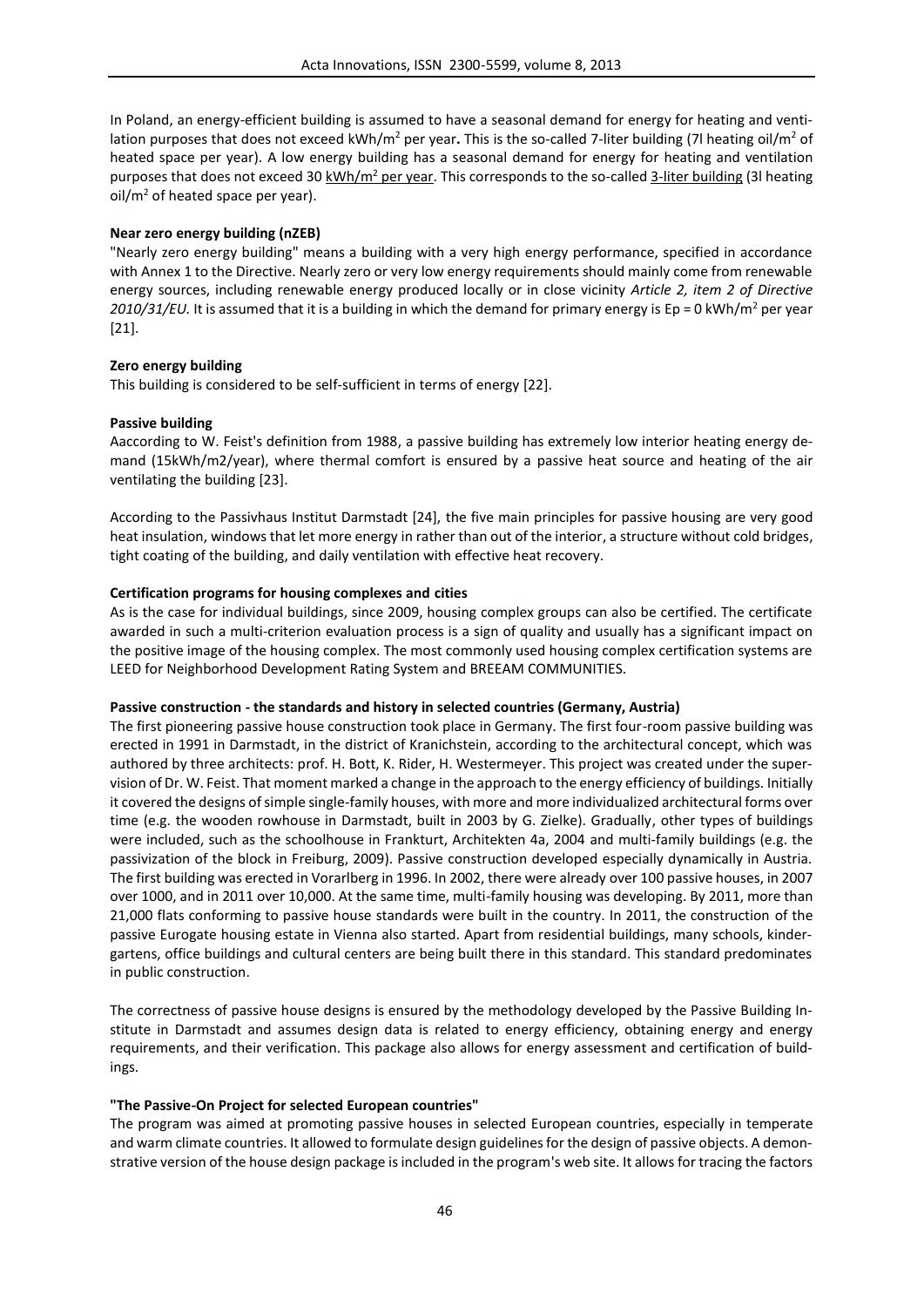that are important for improving their energy standard. Below, with a brief commentary, the most important elements of determining a passive house standard are presented [25].

- building spatial figure: striving for maximum compactness;
- orientation: optimal south;
- shade: impact of neighboring buildings, high greenery, terrain shape;
- buffer zones: intermediate spaces, ensuring a reduction in heat loss;
- thermal mass: materials with high heat capacity allow for temperature regulation;
- passive cooling: the use of night/day temperature differences and the use of soil temperature;
- **•** partition insulation: minimizes heat loss; [26]
- tightness: hitherto often overlooked element essential for achieving a high energy standard and avoiding condensation;
- thermal bridges: an underestimated element, in addition to the heat losses, they result in the formation of mold and the risk of destruction of structural components;
- efficiency of household appliances: they significantly influence the energy intensity of buildings;
- window frame woodwork: proper parameters, use of positive radiation and proper installation significantly affect the heat balance of the building;
- surface color: a rarely appreciated element, affecting energy absorption.

# **A diagnosis concerning the energy consumption of civil engineering in the EU and in Poland**

Forecasts indicate an inevitable increase in energy consumption in Poland. Civil engineering has a significant share in this, amounting to over 40%. It is therefore important to quickly and significantly reduce the energy consumption of buildings. In the 1990s, the energy intensity of buildings in Poland was over 50% higher than the EU average. Fortunately, a gradual improvement of this situation has been observed for a few years now. It is made possible by the introduction of new, energy-efficient technologies and thermo-modernization of old resources [27]. According to current requirements:

# Table 3. Current energy use requirements in selected EU countries

| <b>POLAND</b>  | 90-120 kWh/m2 x year |
|----------------|----------------------|
| <b>GFRMANY</b> | 50-100 kWh/m2 x year |
| <b>DENMARK</b> | 35-65 kWh/m2 x year  |

*Source: the author's own study.*

# **EU objectives for improving the energy standards of buildings**

The purpose of Directive 2010/31/EU is [8] to improve the energy performance of buildings, to increase the use of RES energy while paying attention to the economic justification of the investment, and to fulfill the obligations under the 3x20 package.

The objectives of the European Union are to reduce energy consumption by 20% in comparison with the forecasts by the year 2020, and to renovate public sector buildings annually to reach the minimum energy efficiency standard. There is also a call to energy distributors and providers to save 1.5% energy annually.

According to the assumptions of the European Union, until the end of 2020, all newly designed buildings should be buildings with almost zero energy consumption. By the end of 2018, new buildings occupied by public authorities and owned by them should be almost zero energy consumption buildings. Selected examples of low energy, zero energy and energy plus buildings. In this energy situation, the future for the construction industry of the European Union is likely to involve more energy plus houses subordinate to the idea of sustainable construction.

Sample structures include the following buildings:

- Effizienzhaus-Plus, Berlin 2012;
- "Plus-Energy-House" prototype, 2010 in Frankfurt am Main;
- The plus energy building The Heliotrope in Freiburg 1994, Rolf Disch the first in the world. Another 2 - in Offenburg and Hipoltstein;
- The Heliodome building, Cosswiller in Alsace;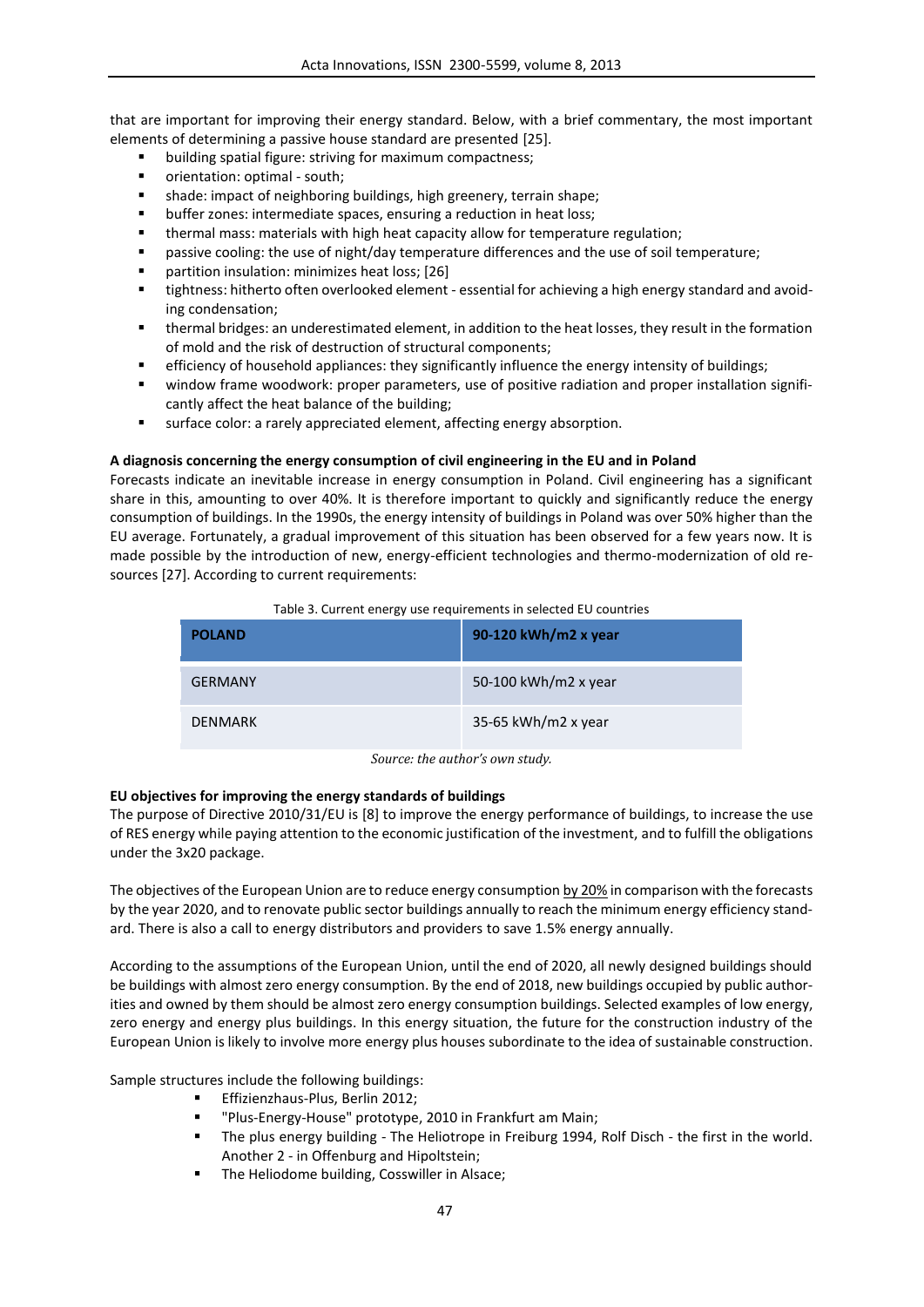- IAAC Endesa Pavilion solar house in Barcelona;
- The Art Center in Apeldoorn, the Netherlands. Rau Architecture's;
- Villa in Finland, Ville Hara, Anu Puustinen;
- North Beach Residence, Sean Airhart and Ben Benschneider;
- **The experimental passive house designed in the 90s. In the vicinity of Warsaw;**
- Peark River Tower, Guangzhou; China;
- Gwanggyo City Center, South Korea;
- Sky Village Sky Tower, Copenhagen;
- Dubai Dynamic Tower;
- Editt Tower, Singapore;
- **Tornado-Haus;**
- Eco-city of the future, San Francisco;
- Masdar self-sufficient city of the future, Abu Dhabi.

### **Bibliography**

- [1] M. J. Chmielewski, Teoria urbanistyki w projektowaniu i planowaniu miast, Warszawa, 2001.
- [2] Living Planet Report 2012, Gland, Switzerland: WWW Internetional, 2012.
- [3] M. Jarzemska, A. Węglarz and M. Wielomska, Zrównoważone miasto-zrównoważona energia, Warszawa, 2010.
- [4] M. Stangel, "Zrównoważona urbanistyka," *Architektura,* no. 4, 2010.
- [5] D. 2002/91/EC.
- [6] A. Panek, "Polskie i unijne normy a istniejące systemy oceny ekologicznej budynków," *Architektura,* no. 4, 2010.
- [7] "Rezolucja Parlamentu Europejskiego z dnia 31 stycznia 2008r. w sprawie planu działań na rzecz racjonalizacji zużycia energii," [Online]. Available: http://eur-lex.europa.eu.
- [8] D. n. 2010/31/UE.
- [9] Nearly Zero Energy Buildings in Europe. Perspective and Paths to 2020. A Brainstorming Workshop, Brussels, 2010.
- [10] D. U. z. 2. p. 647.
- [11] *Dz. U. z 2008 nr 25 poz. 150.*
- [12] W. Witkowski, Architektura drewniana huculszczyzny budowle świeckie, Łódź, 2003.
- [13] R. Pilch, *Aktualne przepisy i normy regulujące warunki techniczne i ekonomiczne projektowania budynków energooszczędnych,* Poznań, 2011.
- [14] T. Żuchowski, "Budynki zeroenergetyczne potrzeba czy konieczność," *Arkadia,* no. 1, 1 2011.
- [15] J. Pogorzelski, Dom energooszczędny, Poznań: Ardo-Studio, 2012.
- [16] "Projekt ASIEPI," [Online]. Available: http: //www.buildup.eu/pl/publications/8756.
- [17] E. Heiduk, Zrównoważone, inteligentne i finansowo wydajne budownictwo, Poznań: PIBP, 2010.
- [18] S. Draeger, "Zrównoważony rozwój podstawowe certyfikaty," *Architektura,* no. 4, 2010.
- [19] P. Bartkiewicz, "EU Green Building- założenia Programu i implementacje w Polsce," *Energia i Budynek,* no. 7, 2010.
- [20] A. Panek, M. Robakiewicz, R. Nowak, P. Cembala and T. Trusewicz, Dom energooszczędny, Warszawa: Oficyna Wydawnicza Sadyba, 2011.
- [21] "Dyrektywa Parlamentu Europejskiego i Rady 2010/31/UE z dnia 19 maja 2010r. w sprawie charakterystyki energetycznej budynków," [Online]. Available: http://eur-lex.europa.eu.
- [22] M. Idczak, "Idczak M, Ogólna koncepcja budynku pasywnego," 2012. [Online]. Available: http://www.ibp.com.pl/biblioteka/budownictwo-pasywne.aspx.
- [23] W. Feist, R. Pfluger, B. Kaufman, J. Schnieders and O. Kah, Pakiet do projektowania budynków pasywnych, Gdańsk: PIBP, 2006.
- [24] W. Feist, Podstawy budownictwa pasywnego, Gdańsk: PIBP, 2012.
- [25] "The Passive–On Project,Efficiency Research Group of Politecnico di Milano," [Online]. Available: http://www.passive-on.org/en.